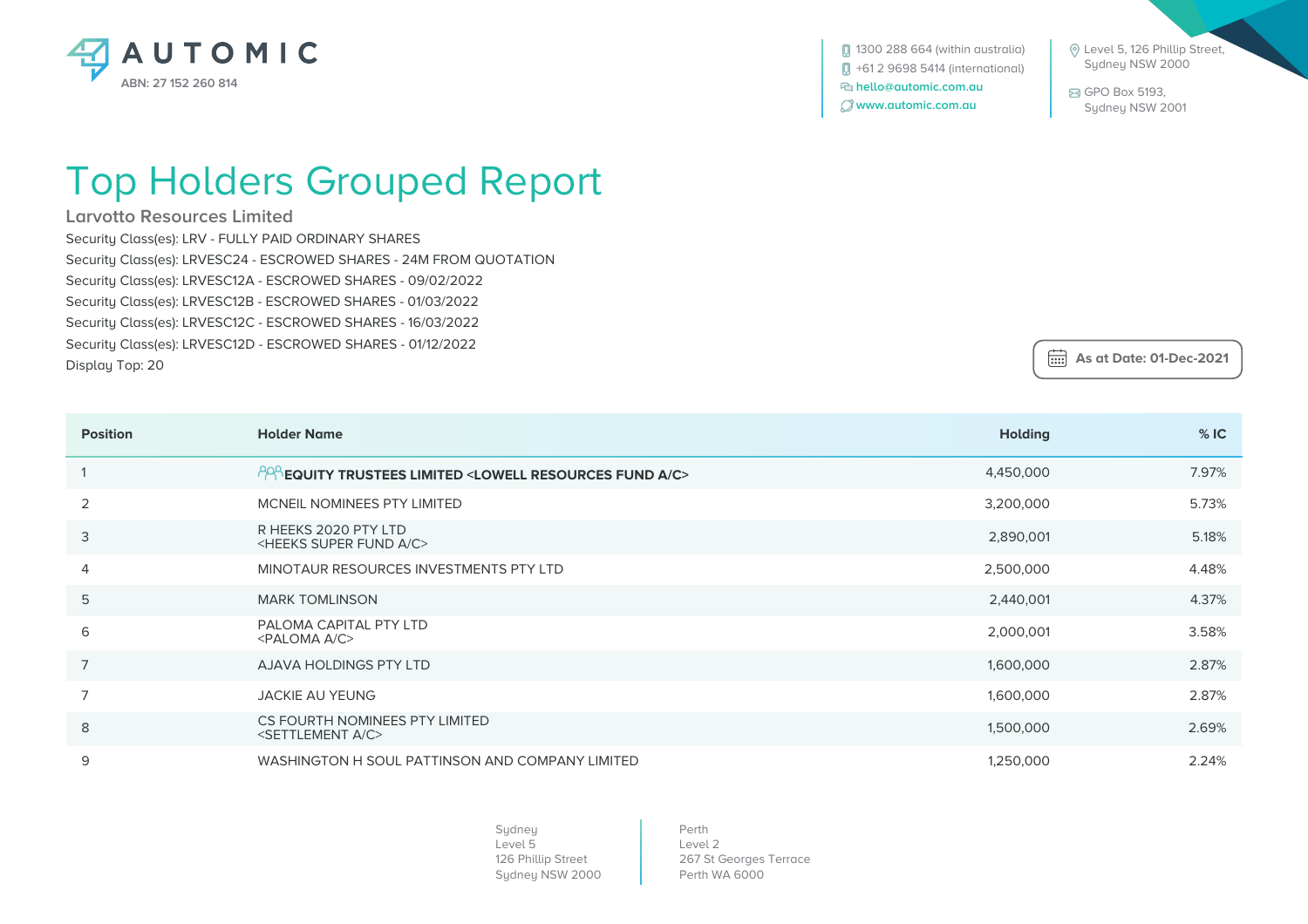

1300 288 664 (within australia) +61 2 9698 5414 (international)  **hello@automic.com.au www.automic.com.au**

 Level 5, 126 Phillip Street, Sydney NSW 2000

 GPO Box 5193, Sydney NSW 2001

| <b>Position</b> | <b>Holder Name</b>                                                                                                                | <b>Holding</b> | %IC   |
|-----------------|-----------------------------------------------------------------------------------------------------------------------------------|----------------|-------|
| $10$            | ARDEA RESOURCES LIMITED                                                                                                           | 1,000,000      | 1.79% |
| 11              | MRS JUDITH SUZANNE PIGGIN &<br>MR DAMIEN JAYE PIGGIN &<br>MR GLENN ADAM PIGGIN<br><piggin a="" c="" f="" family="" s=""></piggin> | 921.880        | 1.65% |
| 12              | <b>SAM INVESTORS PTY LTD</b><br><the a="" c="" milenda=""></the>                                                                  | 800,000        | 1.43% |
| 12              | DROCK INTERNATIONAL PTY LTD                                                                                                       | 800,000        | 1.43% |
| 13              | PPP FLOREANT AMBO PTY LTD <rezos a="" c="" family="" super=""></rezos>                                                            | 650,000        | 1.16% |
| 14              | <b>UBS NOMINEES PTY LTD</b>                                                                                                       | 600,000        | 1.07% |
| 14              | PHILLIP ASSET MANAGEMENT LIMITED<br><61 AUST EMERGING A/C>                                                                        | 600,000        | 1.07% |
| 15              | YUCAJA PTY LTD<br><the a="" c="" family="" yoegiar=""></the>                                                                      | 577,778        | 1.04% |
| 16              | DR IAN MICHAEL SUTHERLAND &<br>MS JENNIFER MARY MCCARTHY<br><sutherland a="" c="" superfund=""></sutherland>                      | 500,000        | 0.90% |
| 16              | <b>BRIAR PLACE PTY LIMITED</b><br><mj a="" c="" family=""></mj>                                                                   | 500,000        | 0.90% |
| 16              | <b>KALONDA PTY LTD</b><br><leibowitz a="" c="" fund="" super=""></leibowitz>                                                      | 500,000        | 0.90% |
| 16              | <b>JOYGLENICE PTY LTD</b><br><gj a="" c="" mcintyre="" pension=""></gj>                                                           | 500,000        | 0.90% |
| 16              | MR WILLIAM RICHARD BROWN                                                                                                          | 500,000        | 0.90% |
| 17              | MR AARON GEORGE DURRANT &<br>MRS RUTH DURRANT                                                                                     | 460,942        | 0.83% |
| 18              | <b>PROFITOUS PTY LTD</b><br><the marishel="" superfund=""></the>                                                                  | 400,000        | 0.72% |
| 18              | <b>MATTHEW LEIBOWITZ</b>                                                                                                          | 400,000        | 0.72% |
| 18              | <b>JAMIE CAMPBELL</b>                                                                                                             | 400,000        | 0.72% |
|                 |                                                                                                                                   |                |       |

Sydney Level 5 126 Phillip Street Sydney NSW 2000

Perth Level 2 267 St Georges Terrace Perth WA 6000